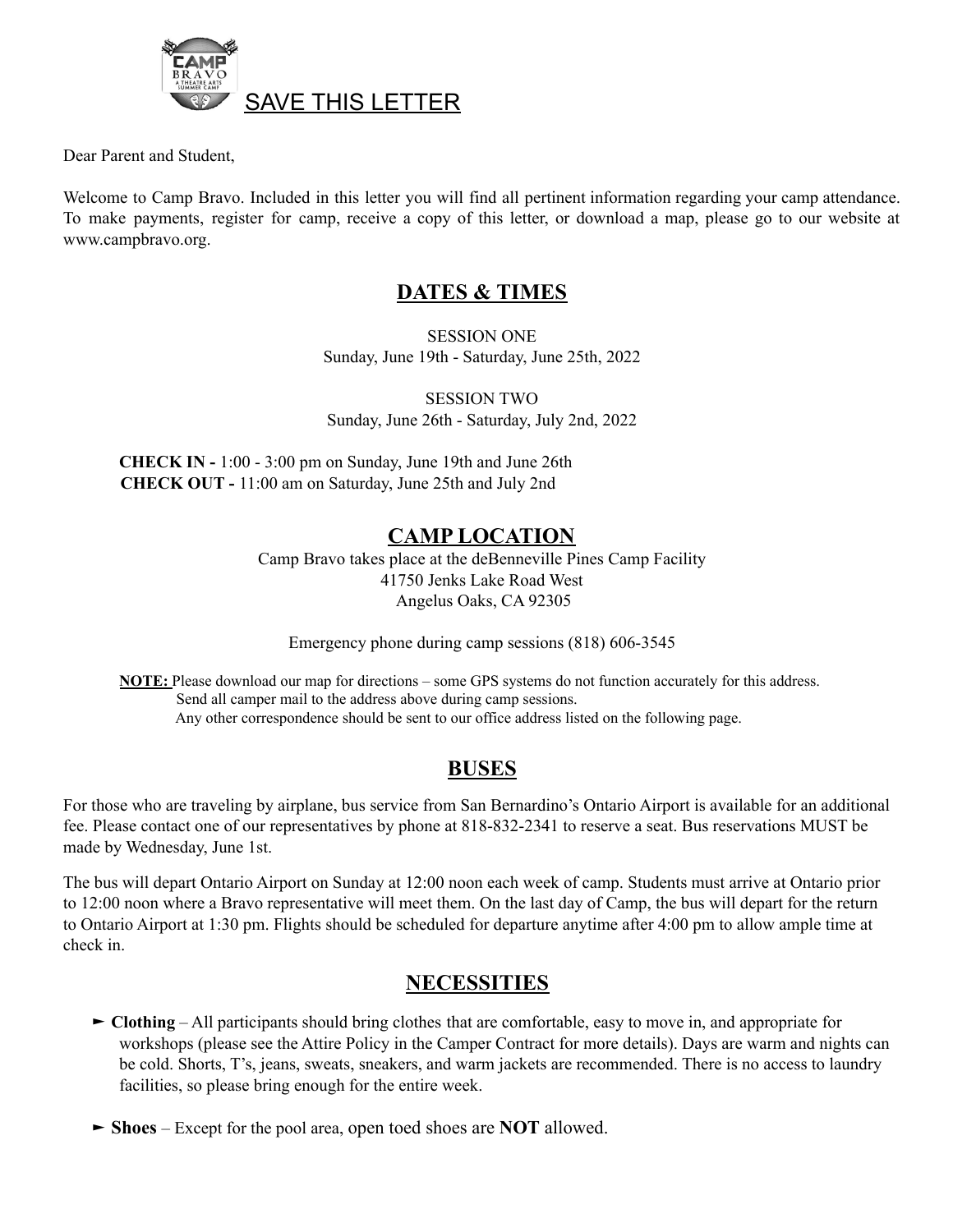- ► **Packing list -**
	- ⚫ Covid Rapid Tests (2) ⚫ Sleeping bag & pillow ⚫ Toiletries & towel ⚫ Flashlight
	- ⚫ Water bottle / Canteen ⚫Swimsuit & Sunscreen ⚫ Bug spray & chapstick ⚫ Hat
	- ⚫Masks/Face coverings (optional) ⚫PJs/onesie for pajama brunch
	- ⚫ Outfit/costume for Neon Glow Dance

**NOTE:** 3 meals and a snack will be provided each day. In addition the camp provides an inexpensive snack bar that will be open daily. **NO FOOD OR DRINK** is permitted in the cabins.

# **FEES & PAYMENT**

**FOR STUDENT PROGRAMS:** The fee for Camp Bravo is \$795 dollars. This includes all lodging, food, workshops, activities and materials. Payment can be made in full, or you can reserve a spot with a deposit of \$300 dollars. Payments or deposits can be made online during registration or by sending a check to our office**. Final payment is due no later than June 1st , 2022.**

Camp Bravo's 2022 refund policy is as follows: Cancellations made prior to May 5th, 2022 will receive a refund of 50% of their deposit. Payments are non-refundable for cancellations that are made after May 5th 2022.

#### **BUSINESS OFFICE MAILING ADDRESS: Camp Bravo 19360 Rinaldi Street #406 Northridge, CA 91326**

**NOTE:** *Please send camper letters to the camp location address on the previous page.*

Camp Bravo functions on a first come first serve basis and space is limited.

Thank you for your interest in Camp Bravo and if you have any questions please call our office at 818-832-2341 or email us at info@campbravo.org. We look forward to seeing you this summer.

ARTUR CYBULSKI DAVID KRASSNER Camp Directors

www.campbravo.org - for all things Bravo